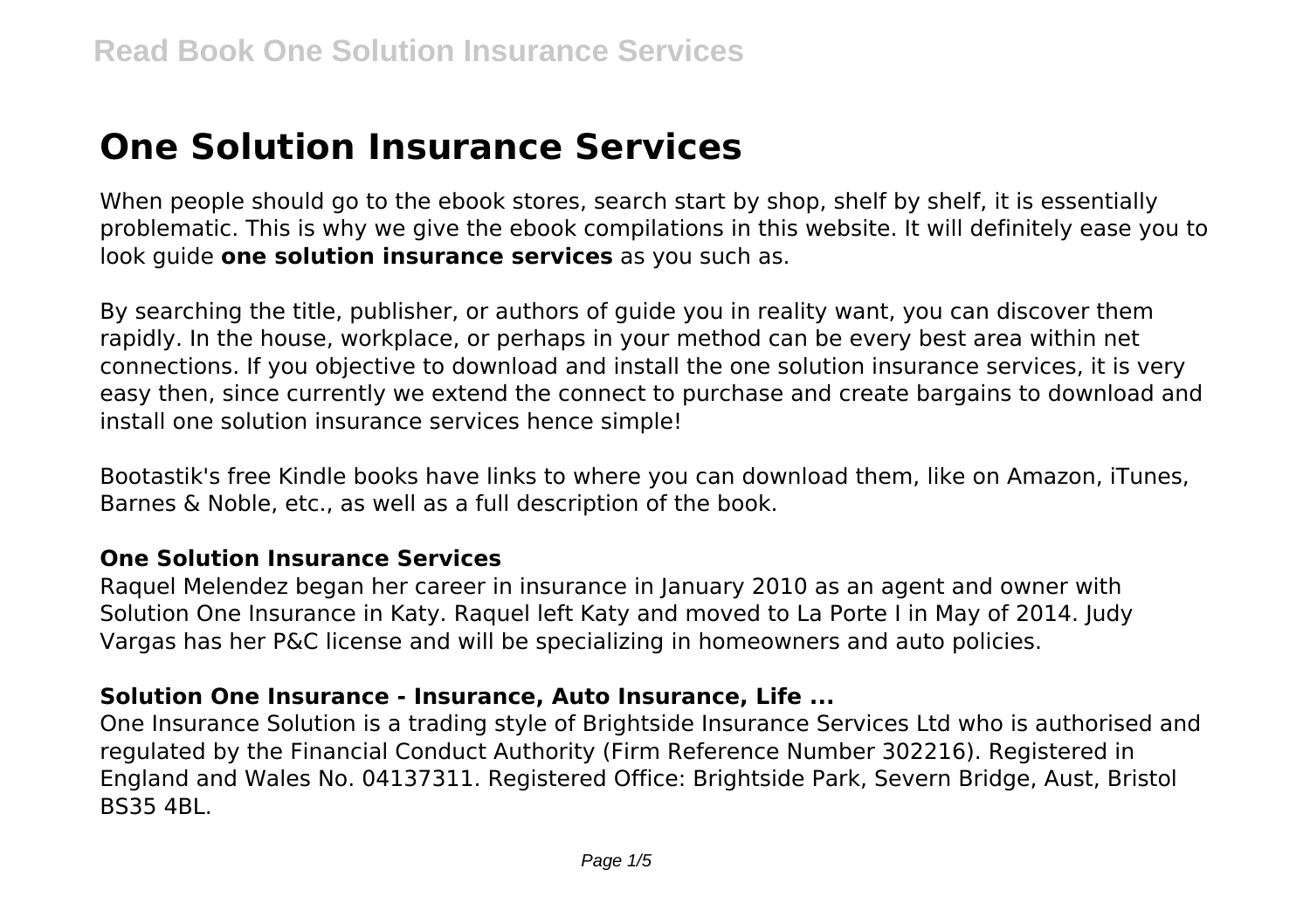# **One Insurance Solution**

One Solutions is where six specialised businesses come together under the one trusted name. Each of our business arms is committed to providing our clients with premium products, expert advice and outstanding customer service through the convenience of one brand.

#### **One Solutions**

Reply from One Insurance Solution Good Afternoon, I am sorry to hear that you experienced problems whilst using our services. We will be in contact with you discuss this today.

# **One Insurance Solution Reviews | Read Customer Service ...**

Onesolution Insurance & Financial Services Inc. is an Indiana Domestic For-Profit Corporation filed on June 15, 2011. The company's filing status is listed as Active and its File Number is 2011061500635. The Registered Agent on file for this company is Peter J Weir and is located at 11926 Avedon Dr, Carmel, IN 46077 -.

# **Onesolution Insurance & Financial Services Inc. in ...**

The Service, provided by HMG and its healthcare network team and Parkway Hospitals Singapore ("Parkway"), are not a part of the Policy or benefit item under the Policy Provisions. The Service is only applicable to TheOne Medical Solution and/ or other designated insurance basic plans or riders ("Eligible Plans").

# **High-end Medical Insurance - TheOne Medical Solution | FWD ...**

SolutionOne ® combines top-rated workers' compensation insurance, employment practices liability insurance, payroll processing, risk reduction services and employer extended coverages. It's one hardworking solution, from a company you can trust.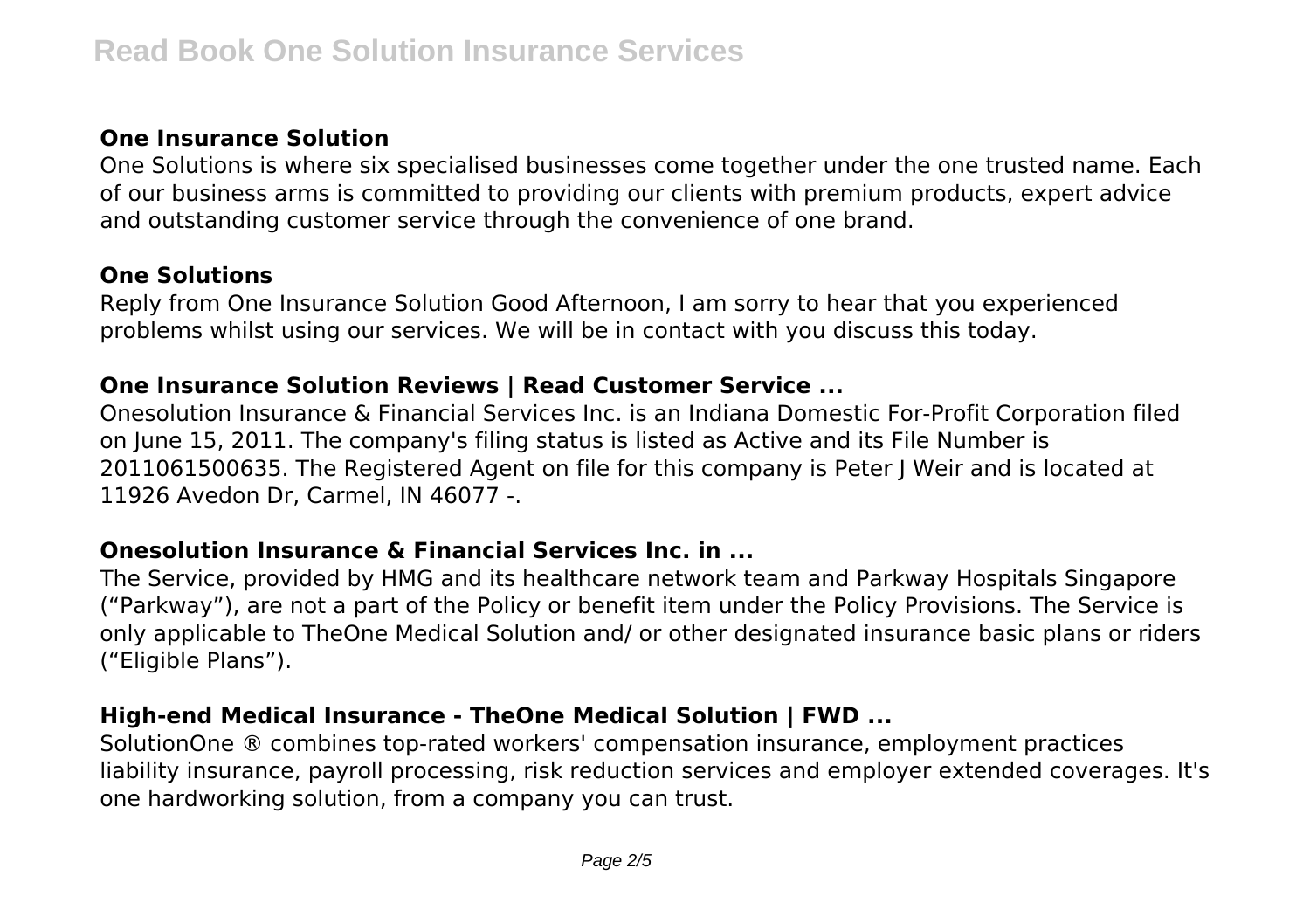# **SolutionOne | AppliedUnderwriters.com**

One Solution Building Services Pty Ltd are a building company based in Brisbane. We specialise in Bathroom Renovations, General Renovations, Insurance Repairs, Construction and Maintenance. We service areas including Brisbane, Gold Coast, Sunshine Coast, Toowoomba, Bundaberg, Rockhampton and QLD Lismore, Moree and Northern NSW.

#### **One Solution Building Services - Renovations ...**

Our goalis to make your decision to insure with us one of the best you ever made. Our Agency is well established, profitable, with good mix of preferred personal and preferred commercial lines, not a MGA, not a Cluster, not a "Pyramid" type of multi level marketing, Just 1 of the Largest Retail Agencies in the US, delivering Customer Service Excellence with Knowledge, Great Pride, and Dignity.

#### **One Key Insurance Solutions - Nhuy Insurance & Finance LLC**

Strategic workplace consultants that provide a host of employee health & benefits, workforce & HR, and retirement & wealth solutions for businesses of all sizes.

# **OneDigital | Strategic Workplace Consultants and Solutions**

Insurance Services. ... One-Stop Solutions. From malpractice insurance to business and personal insurance, we make it easy and efficient to handle your needs all in one spot. Incomparable Customer Service. You're passionate about helping your patients and providing quality care.

# **Insurance Services - Professional Solutions**

Once again One Insurance Solutions have… Once again One Insurance Solutions have sorted my minibus insurance out, hassle free and the cheapest all round. Everything you look for in an insurance company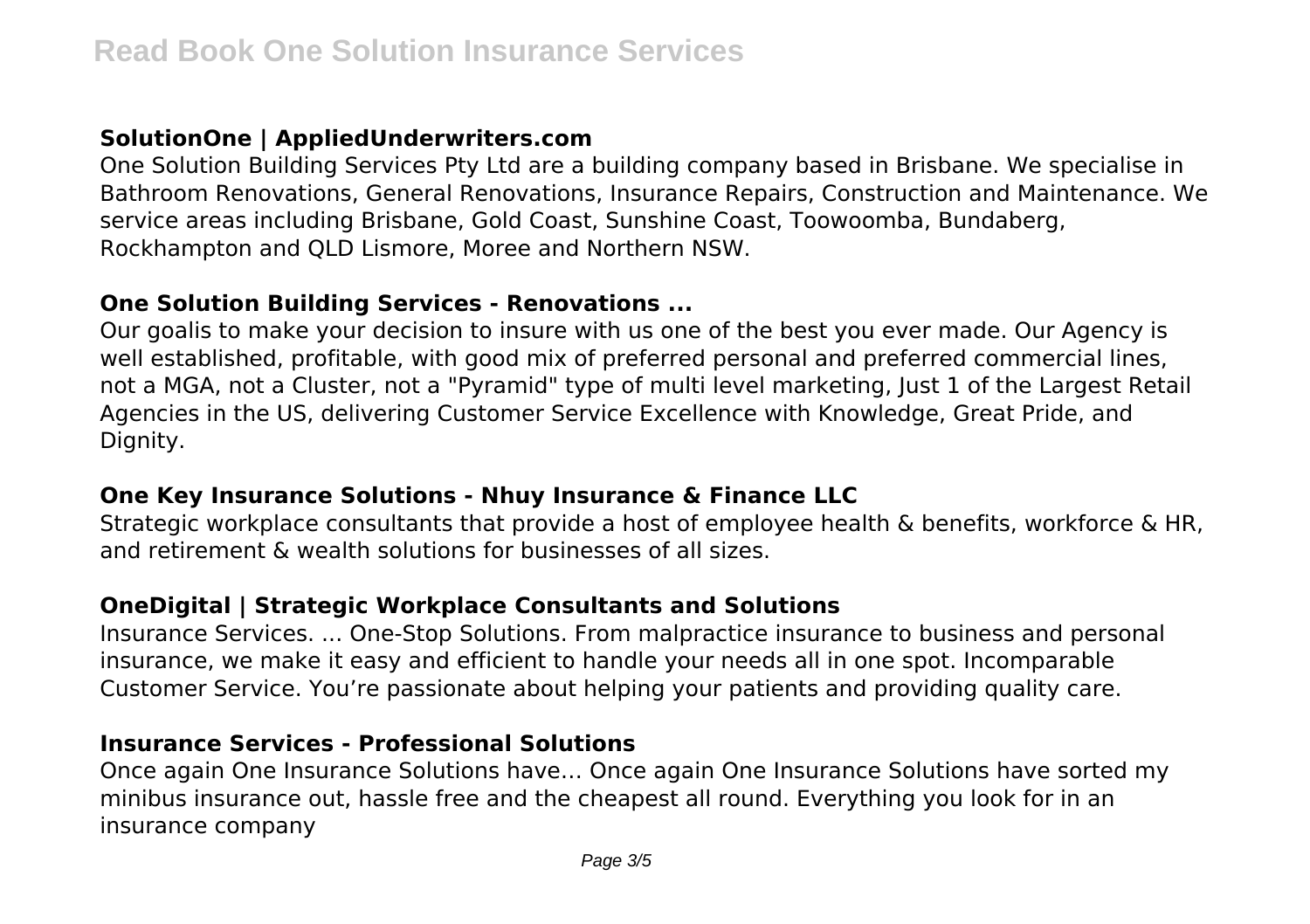# **One Insurance Solution Reviews | Read Customer Service ...**

Authorised Financial Services Provider FSP8783 VAT No. 4370160501 Agency Application. Solutions. COMMERCIAL SPECIALTY. COMMERCIAL GENERAL. HCV INSURANCE. GUARANTEES. PERSONAL. ENGINEERING. MARINE. News @ ONE. February 24, 2020. ONE Agriculture Insurance Solution. February 17, 2020. The Evolution of Transport and the future of HCV Insurance by ...

# **Contact ONE Insurance for more information**

Your Customer Services person was clear in their communication explaining the process of renewal of my house insurance.We discussed any changes to update details. Customer Services person phoned me back when they said they would. Payment ran smoothly. New house insurance policy papers were sent by email within a few days.

#### **One Insurance Solution Reviews | Read Customer Service ...**

ONE is a member of ONE Financial Services Holdings (Pty) Ltd, a financial services group providing insurance, technology and risk management services to the insurance market. Through its fully mandated regional offices backed by integrated web-based technology, ONE provides a wide range of insurance solutions to its Policyholders through a nationwide network of Intermediaries.

#### **ONE - Personal Insurance | Business | HCV Insurance ...**

Brightside is a trading style of Brightside Insurance Services Ltd who are authorised and regulated by the Financial Conduct Authority (Firm reference number 302216). Registered in England and Wales No 04137311. Registered office: Brightside Park, Severn Bridge, Aust, Bristol, BS35 4BL

#### **Contact Us | Brightside Insurance**

We operate a dedicated customer service team and a 24 hour 365 day claims facility. Who is One